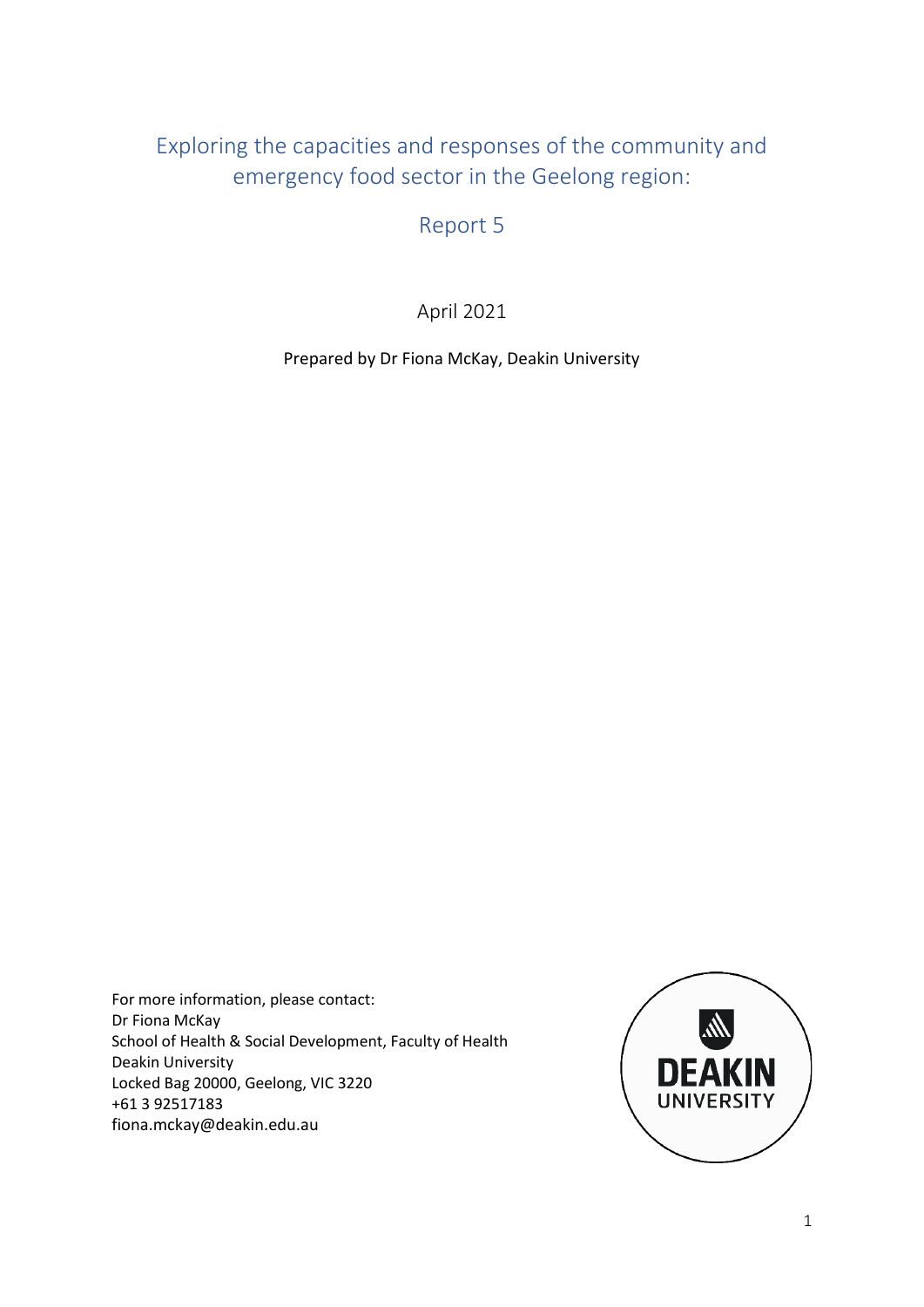# Executive Summary

This is the fifth report in a series exploring the emergency and community food landscape in the Geelong region. This work seeks to investigate how the emergency and community food aid sector are responding to the Covid-19 pandemic and the constant changes and uncertainty related to welfare payments.

Building on the work of the Give Where You Live Foundation, and their support of the Geelong Food Assistance Network, this study focuses on the various providers of emergency and community food aid in the Geelong region to gain an understanding of how they are responding to the Covid-19 pandemic, and to investigate the relationship between the provider of food aid itself and those in need. This research seeks to enable additional collaboration and assist share results as they come to hand for rapid evidence-informed policy and practice.

Data for this report were collected from 11 of the 40 emergency food aid providers in the region, including community, religious, welfare and/or non-profit organisations. The online survey was open from 15 March 2021 to 30 March 2021.

Respondents reported a stabilisation of need and supply this month, with only a slight uptick in the number of people seeking assistance. Fortunately, many respondents also reported an increase in funding.

There remains widespread concern that the JobSeeker rate will be insufficient to meet the needs of recipients who will be forced to rely on emergency and community assistance. Time will tell if the reduced rate of JobSeeker will have a noticeable impact on the emergency and community food sector.

Once again, we thank all agencies who took time to complete this survey.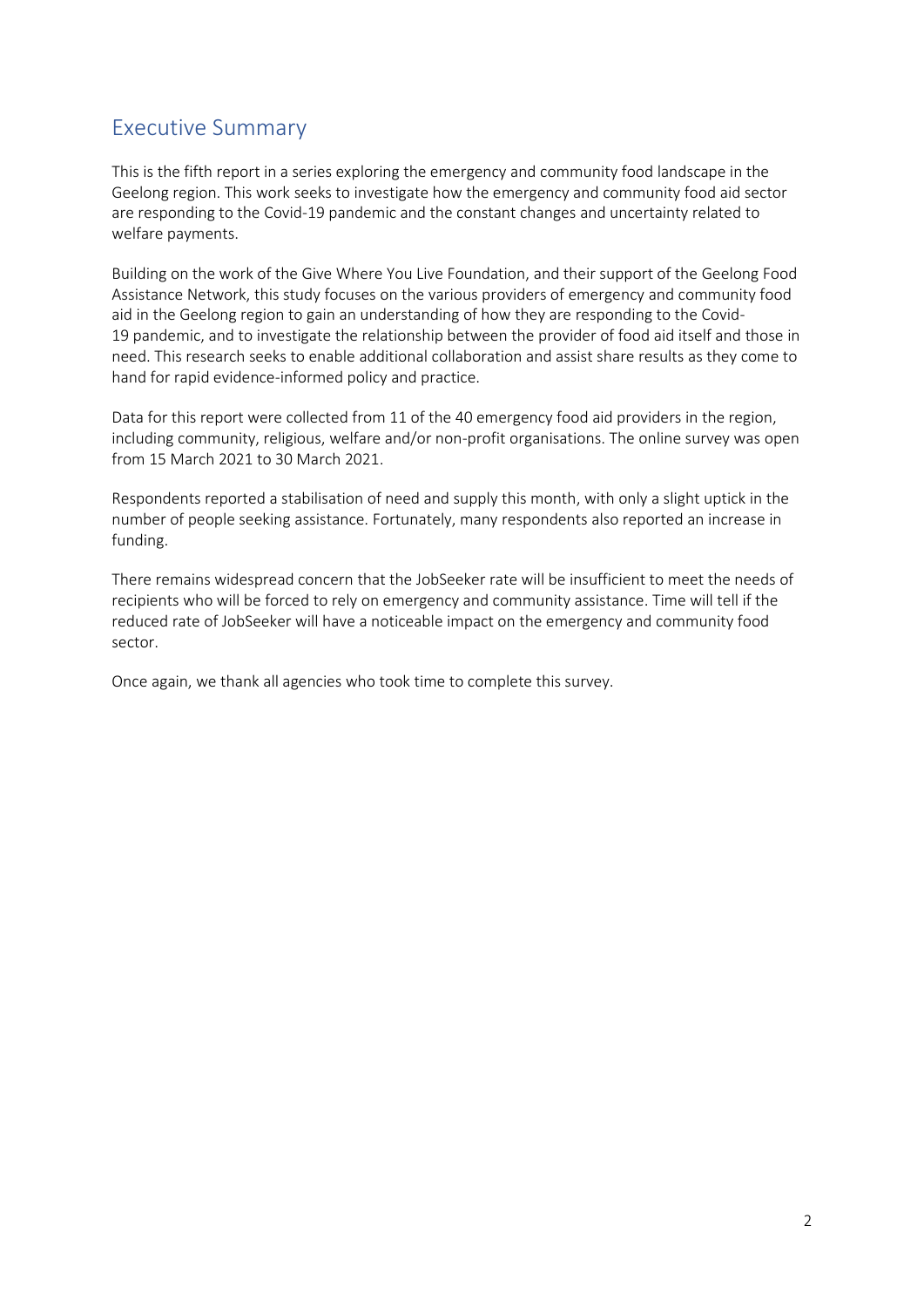# Introduction

A Covid-19 free March has seen many in Victoria taking a well-deserved deep breath. However, a small outbreak in Brisbane followed by a snap lockdown reminds us that Covid-19 is not gone yet. Of greatest concern this month is the ending of JobKeeper and the Coronavirus JobSeeker supplement, with the suggestion that changes to government welfare will significantly increase the number of people who are in need of charitable assistance. Of greatest concern is that the base rate of JobSeeker for a single person at \$310 per week, below the poverty line of \$457.

This is report 5 of 6 exploring the response of emergency and community food agencies in the Geelong region to the immediate and long tail of the Covid-19 pandemic.

This research builds on the work of the Give Where You Live Foundation, and their support of the Geelong Food Assistance Network to explore the response and capacity of emergency food aid agencies in the Geelong region. Understanding who is seeking emergency food relief, the capacity of the agencies to meet this need and any changes in demand will give us a greater understanding of community and emergency food aid provision within the Geelong region. Furthermore, how the sector is functioning in this crisis period, in terms of human resources, food supplies, funding and similar operational functions, will help to illustrate opportunities for additional support and collaboration as we move out of the initial crisis period of the pandemic in Victoria.

#### Aims

The aim of this project is to explore the various providers of emergency and community food aid in the Geelong region to gain an understanding of how they are dealing with the Covid-19 pandemic, and to investigate the relationship between the provider of food aid itself and those in need.

Specifically, the aims of this research are to:

- 1. Investigate any change in client need as a result of the Covid-19 pandemic.
- 2. Explore problems in meeting demand as a result of the Covid-19 pandemic.
- 3. Investigate the implications of food insecurity and food aid use as a result of the Covid-19 pandemic.

Additionally, this research will provide an up-to-date overview of the emergency and community food aid sector in the Geelong region and will provide a space in which emergency and community food sector and their clients' experiences and inequalities can be reported and recorded. This research seeks to enable additional collaboration and assist share results as they come to hand for rapid evidence-informed policy and practice.

## Method

#### Sample and recruitment

A database of agencies and organisations providing food relief services to people in need in the Geelong region was compiled by the Give Where You Live foundation from information publicly available on the Geelong Food Assistance Network website. This database included information such as name, email, and location, and included 40 individual organisations with 69 email contacts in total.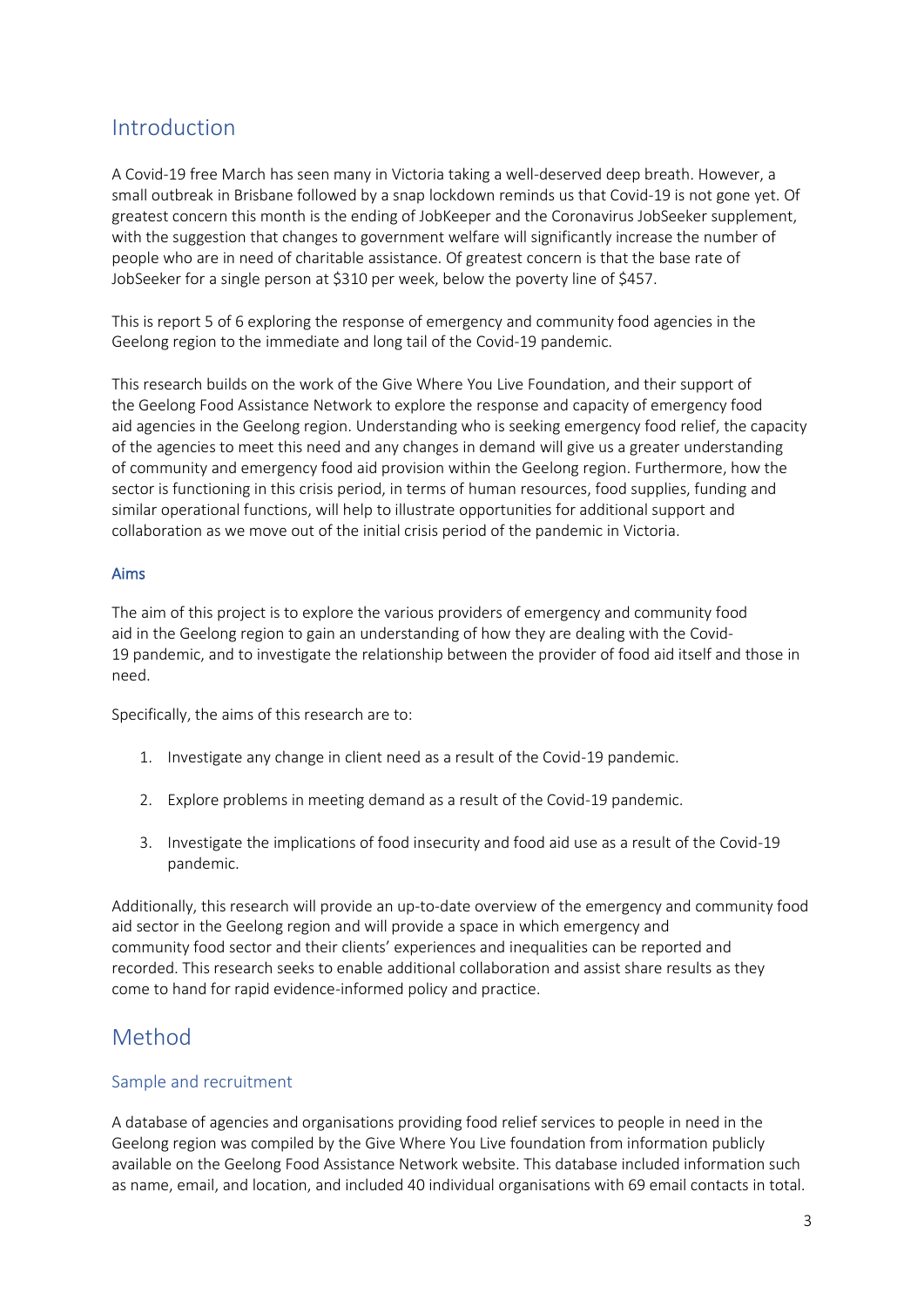An email containing an overview of the study and a link to the second web-based survey was sent to each organisation. Ethics approval was granted by the Deakin University Human Research Ethics Committee [HAEG-H 219\_2020].

### Data Collection

The survey was open from 15 March 2021 to 30 March 2021. It consisted of 35 closed and openended questions with no forced responses. This survey is the fifth of six and aims to gather continuous data which can be assessed against previous surveys to report any changes. This survey covered the following areas of investigation:

- General overview of the organisation including services provided, operating hours, location, and any impacts on the delivery of services due to the Covid-19 Pandemic
- Staffing and funding; including percentage of paid to volunteer staff, where funding comes from and if/how this has changed due to the Covid-19 Pandemic
- Food that the organisation provides; including types of food provided as per the Australian Guide to Healthy eating, sources of the food supply and any changes to this supply, and storage preparation and delivery of food
- Profile of who the organisation supports, including any changes in clientele since the Covid-19 Pandemic, how the changes in government support has affected clients and if the organisation is supporting more children than before

### Data analysis

Data from close-ended questions were analysed using basic descriptive statistics to characterise the sample. Categorical data were reported using frequencies and percentages while continuous data were presented as means, medians, and standard deviations. Data were analysed using Excel. To ensure respondent privacy and confidentiality, a participant identification number is used to differentiate between quotes. Data are presented as statistics supported by direct quotes where appropriate.

### Results

### General characteristics

Of the 40 emails sent, eleven completed surveys were received, this is a similar response rate to previous months, with most respondents also having completed previous surveys.

Of the six agencies that provided meals as part of their food relief services this month, the number of meals averaged 520, this is slightly higher than previous months.

Most respondents provide a range of foods from the different food groups. The most common food groups provided by respondents were fresh, tinned and frozen fruit and vegetables and breads, grains and cereals (n=9, 82%); this is similar to previous reporting periods – possibly reflecting some stabilisation in supply. When asked if they had sufficient supply of these food groups to meet demand, most respondents had no supply issues.

Respondents reported referring clients to a range of services, most notably to accommodation services (n=7, 64%). There is continues concern that people experiencing homelessness and who are sleeping rough will increase in number as changes to welfare come into effect.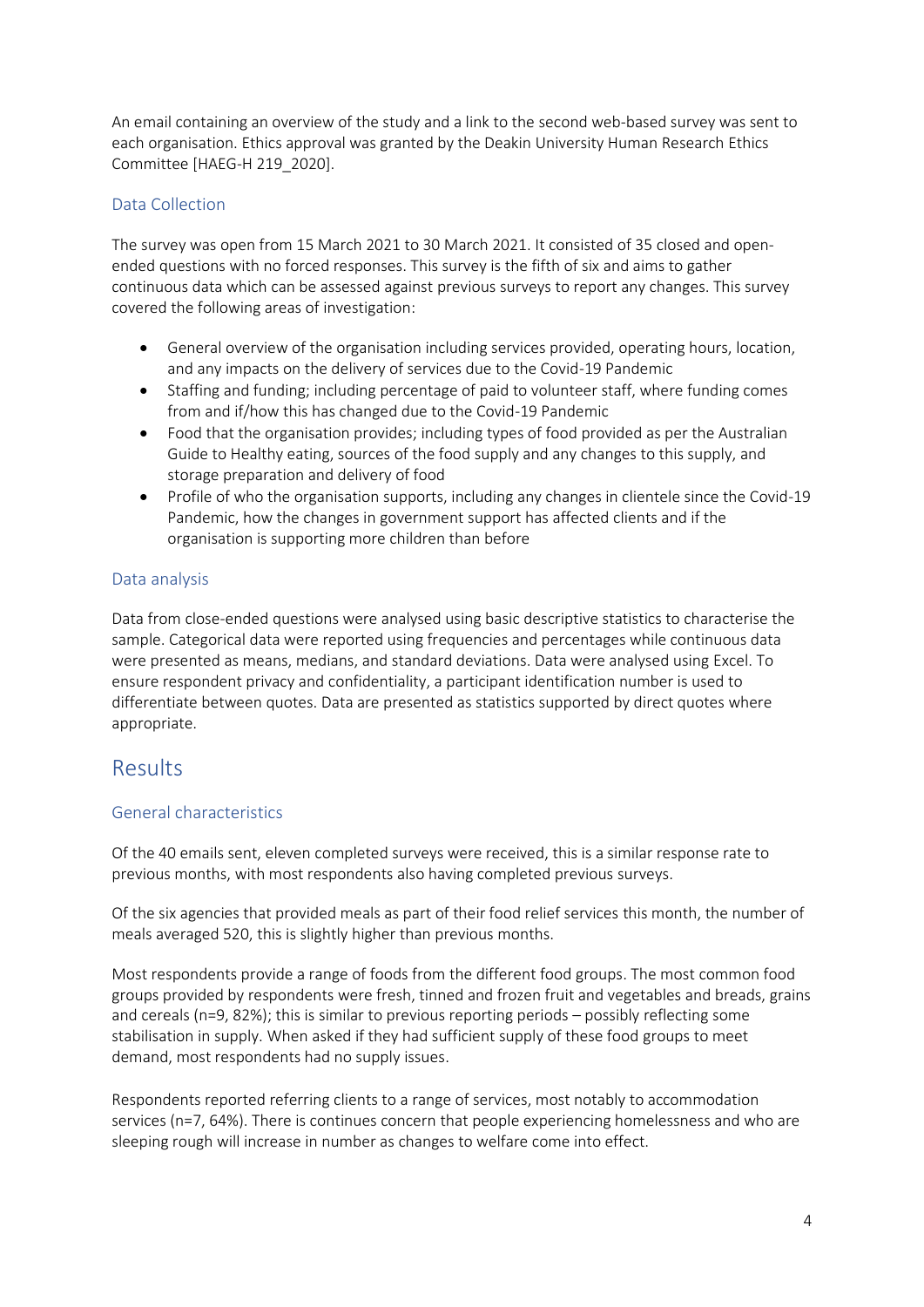More pre prepared meals to give to people sleeping rough or in motel/emergency accommodation.

The distribution of primary population groups serviced by respondents was similar to previous months. The most serviced group were families (n=9, 83%), and people experiencing homelessness, young people, and people with a disability (n=7, 64%). The gender split was largely even this month, unlike previous months.

See table 1 for an outline of the general characteristics of the emergency food providers who responded to the survey.

| Referrals*^                                      |         |
|--------------------------------------------------|---------|
| Accommodation support services                   | 6(55%)  |
| Family support services                          | 4 (36%) |
| Family/domestic violence services                | 4 (36%) |
| Mental health service providers                  | 4 (36%) |
| Financial counselling                            | 4 (36%) |
| Primary population*^                             |         |
| Families                                         | 9(83%)  |
| People experiencing homelessness                 | 7(64%)  |
| People with a disability                         | 7(64%)  |
| Young people/children                            | 7(64%)  |
| Aged People                                      | 6(55%)  |
| People from casual/unstable industries           | 6(55%)  |
| Migrants (including refugees and asylum seekers) | 6(55%)  |
| People with drug and/or alcohol dependency       | 5(45%)  |
| International Students                           | 4 (36%) |
| Aboriginal and Torres Strait Islander people     | 3(27%)  |

Table 1. General characteristics of emergency food aid providers (n=11)

\*respondents could chose more than one option, ^not answered by all respondents

#### Changes in services and need because of Covid-19

In this reporting month, Victoria was Covid-19 free all month. Allowing some certainty to enter the lives of many people and resulting in some stability in the number of restrictions, and even the relaxation in others.

The relaxation of Covid-19 restrictions was reported by respondents, with only four respondents reporting any restrictions still in place, and most people operating this month the same as they did last month. Interestingly, respondents reported that as people were getting used to these restrictions, there were fewer problems in ensuring service provision. However, 5 of 11 respondents did report that they had lost some of their volunteer staff in the last month. This change in workforce is concerning for some agencies who are now seeking to recruit more volunteers or apply for more funding to employ more paid staff.

Most respondents reported that the number of people accessing their services this month were roughly the same or had increased compared to the past month (n=9, 83%), unlike last month where most respondents reporting that their numbers were leveling off or returning to normal, there was a small uptick in need this month; this will be a concern if this is a trend that continues into coming months.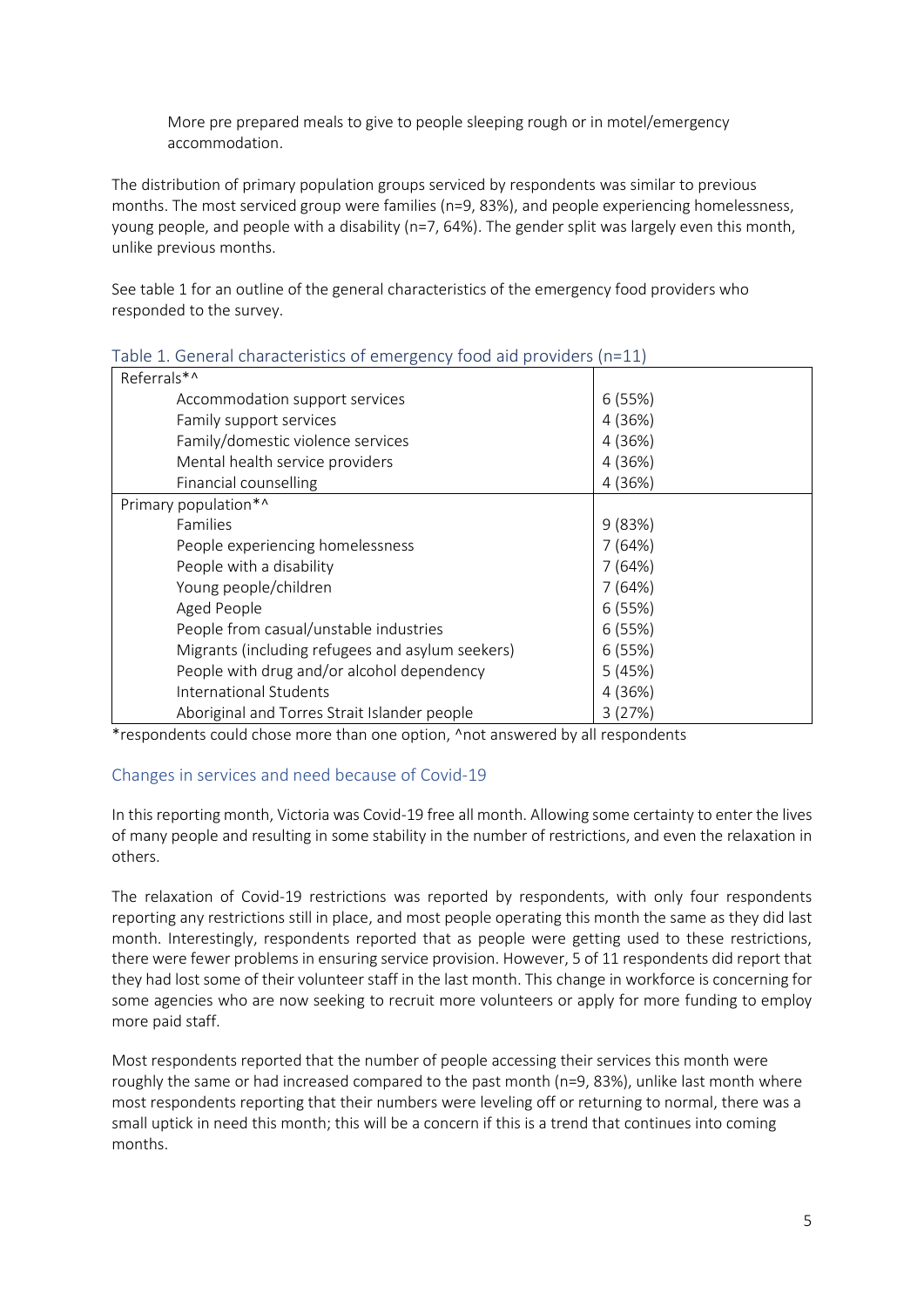Respondents reported consistent supply of food from providers, with most food coming from Foodbank. Like last month, respondents were not overly concerned about supply, with donations of food and cash evening out somewhat.

There has been a decrease in food donations however our financial donations have increased so we are able to provide cash vouchers to be used at supermarkets.

Like previous months, most respondents reported no change to their funding this month, with some reporting an increase in funding.

| Impact on operation as a result of Covid-19 Pandemic |         |
|------------------------------------------------------|---------|
| No change                                            | 6(55%)  |
| Providing services to more people/extended hours     | 3(27%)  |
| Temporary closed                                     | 2(18%)  |
| Impact of government restrictions on agency          |         |
| Impacted by government restrictions                  | 7(64%)  |
| No Impact                                            | 4 (36%) |
| Impact on funding amount since Covid-19 Pandemic     |         |
| No Impact                                            | 8(73%)  |
| Increase in funding                                  | 3(27%)  |
| Frequency of use by regular clients                  |         |
| No change                                            | 5(55%)  |
| Increased                                            | 4 (33%) |
| Decreased                                            | 2(18%)  |

| Table 2. Changes in services and need as a result of Covid-19 this month (n=11) |  |  |  |
|---------------------------------------------------------------------------------|--|--|--|
|---------------------------------------------------------------------------------|--|--|--|

^not answered by all respondents

# Implications for food security

This reporting was free of lockdowns and increased in Covid-19 restrictions. Of greatest concern in this reporting period is the upcoming change to the government welfare support. The decrease in monetary benefit for people on JobSeeker and the removal of JobKeeper are expected to have a significant negative impact on the lived experiences of hundreds of thousands of Australians. The impact of this on the emergency sector will play out over the coming months and there is considerable uncertainty in what this will mean for agencies.